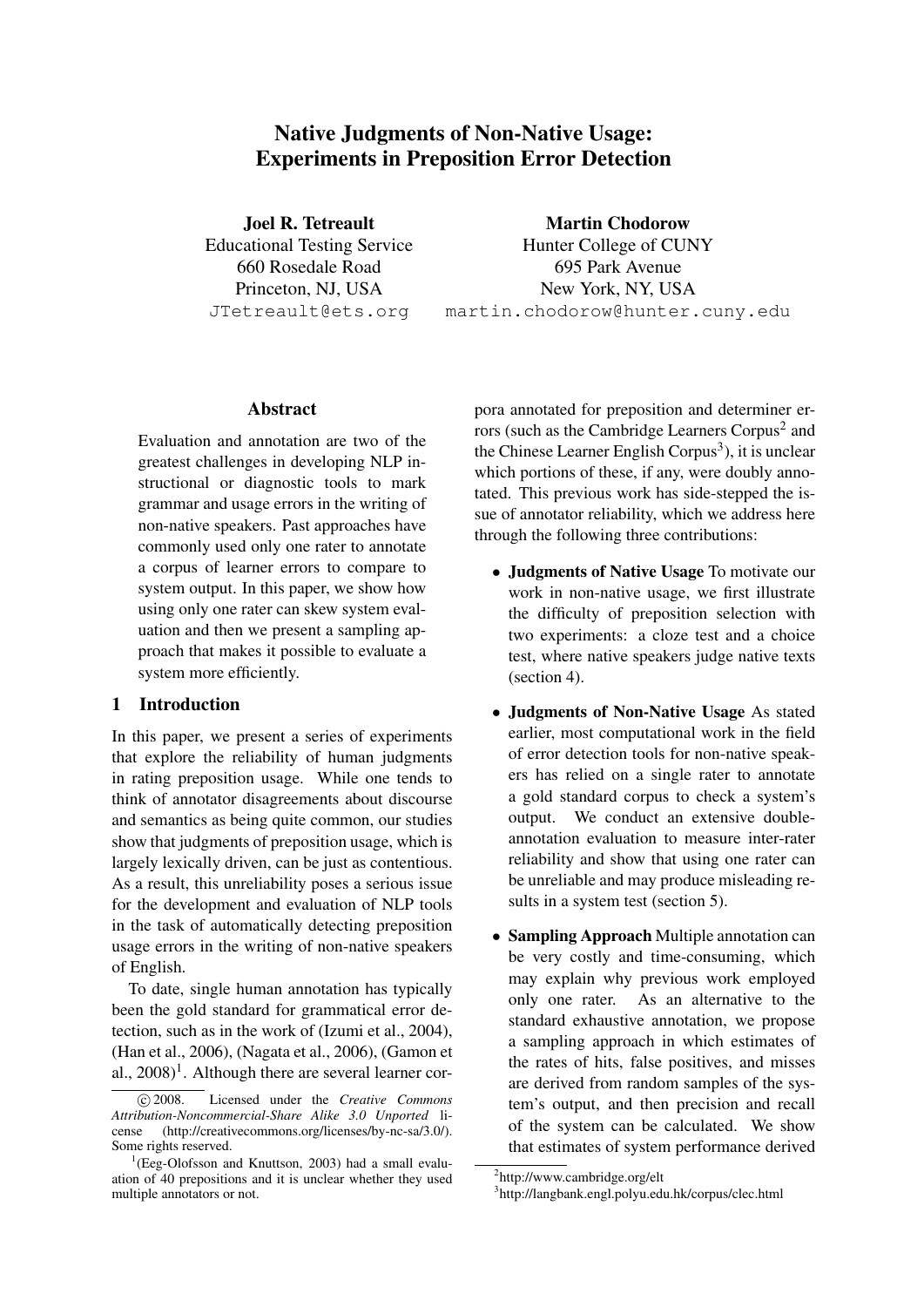from the sampling approach are comparable to those derived from an exhaustive annotation, but require only a fraction of the effort (section 6).

In short, through a battery of experiments we show how rating preposition usage, in either native or non-native texts, is a task that has surprisingly low inter-annotator reliability and thus greatly impacts system evaluation. We then describe a method for efficiently annotating nonnative texts to make multiple annotation more feasible.

In section 2, we discuss in more depth the motivation for detecting usage errors in non-native writing, as well as the complexities of preposition usage. In section 3, we describe a system that automatically detects preposition errors involving incorrect selection and extraneous usage. In sections 4 and 5 respectively, we discuss experiments on the reliability of judging native and non-native preposition usage. In section 6, we present results of our system and results from comparing the sampling approach with the standard approach of exhaustive annotation.

### 2 Motivation

The long-term goal of our work is to develop a system which detects errors in grammar and usage so that appropriate feedback can be given to non-native English writers, a large and growing segment of the world's population. Estimates are that in China alone as many as 300 million people are currently studying English as a foreign language. Even in predominantly Englishspeaking countries, the proportion of non-native speakers can be very substantial. For example, the US National Center for Educational Statistics (2002) reported that nearly 10% of the students in the US public school population speak a language other than English and have limited English proficiency . At the university level in the US, there are estimated to be more than half a million foreign students whose native language is not English (Burghardt, 2002). Clearly, there is an increasing demand for tools for instruction in English as a Second Language (ESL).

Some of the most common types of ESL usage errors involve prepositions, determiners and collocations. In the work discussed here, we target preposition usage errors, specifically those of incorrect selection ("we arrived *to* the station") and

extraneous use ("he went *to* outside")<sup>4</sup>. Preposition errors account for a substantial proportion of all ESL usage errors. For example, (Bitchener et al., 2005) found that preposition errors accounted for 29% of all the errors made by intermediate to advanced ESL students. In addition, such errors are relatively common. In our learner corpora, we found that 6% of all prepositions were incorrectly used. Some other estimates are even higher: for example, (Izumi et al., 2003) reported error rates that were as high as 10% in a Japanese learner corpus.

At least part of the difficulty in mastering prepositions seems to be due to the great variety of linguistic functions that they serve. When a preposition marks the argument of a predicate, such as a verb, an adjective, or a noun, preposition selection is constrained by the argument role that it marks, the noun which fills that role, and the particular predicate. Many English verbs also display alternations (Levin, 1993) in which an argument is sometimes marked by a preposition and sometimes not (e.g., "They loaded the wagon with hay" / "They loaded hay on the wagon"). When prepositions introduce adjuncts, such as those of time or manner, selection is constrained by the object of the preposition ("at length", "in time", "with haste"). Finally, the selection of a preposition for a given context also depends upon the intention of the writer ("we sat at the beach", "on the beach", "near the beach", "by the beach").

## 3 Automatically Detecting Preposition Usage Errors

In this section, we give a description of our system and compare its performance to other systems. Although the focus of this paper is on human judgments in the task of error detection, we describe our system to show that variability in human judgments can impact the evaluation of a system in this task. A full description of our system and its performance can be found in (Tetreault and Chodorow, 2008).

### 3.1 System

Our approach treats preposition error detection as a classification problem: that is, given a context of two words before and two words after the writer's preposition, what is the best preposition to use?

<sup>4</sup>There is a third error type, omission ("we are fond *null* beer"), that is a topic for our future research.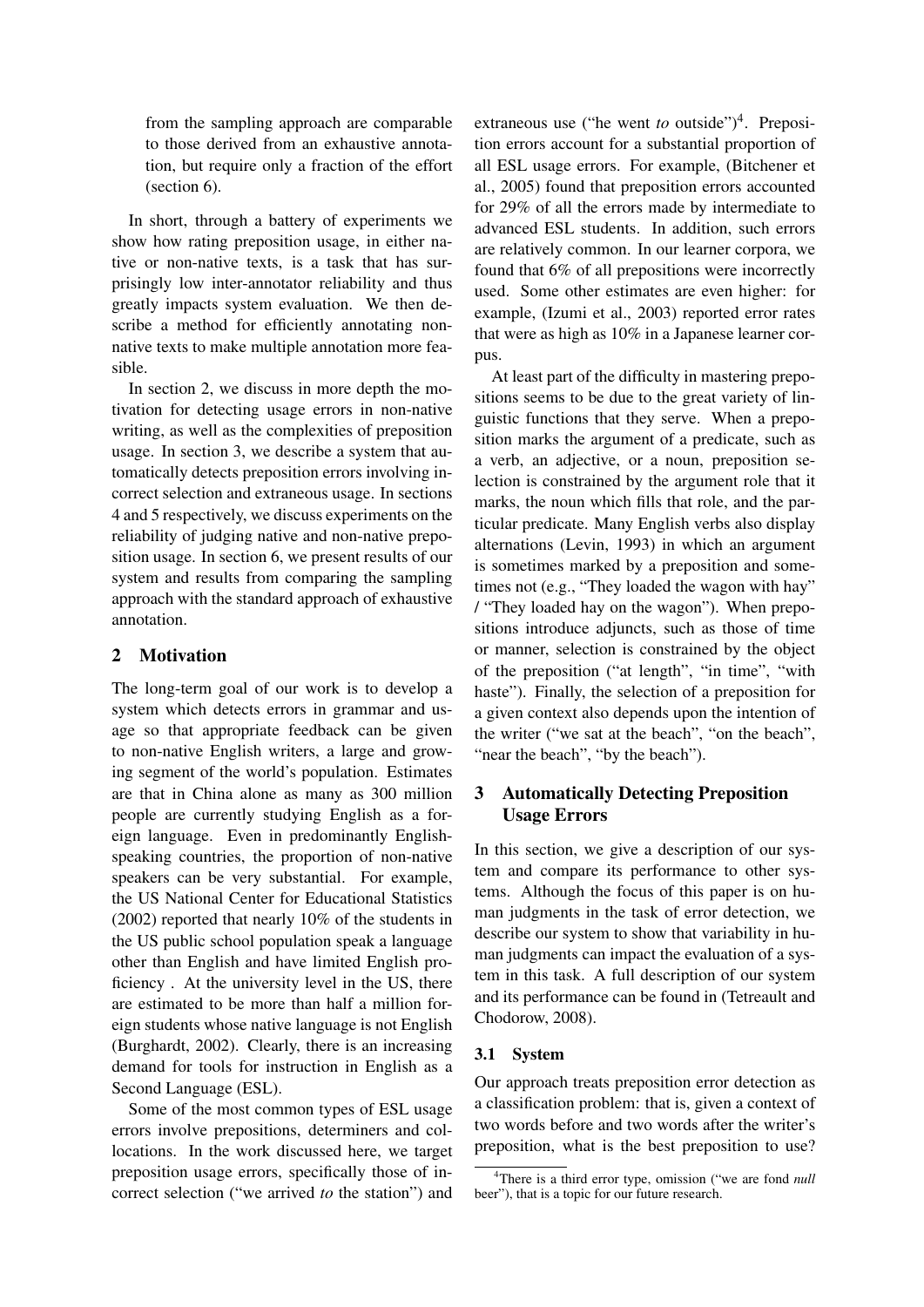An error is marked when the system's suggestion differs from the writer's by a certain threshold amount.

We have used a maximum entropy (ME) classifier (Ratnaparkhi, 1998) to select the most probable preposition for a given context from a set of 34 common English prepositions. One advantage of using ME is that there are implementations of it which can handle very large models built from millions of training events and consisting of hundreds of thousands of feature-value pairs. To construct a model, we begin with a training corpus that is POS-tagged and heuristically chunked into noun phrases and verb phrases<sup>5</sup>. For each preposition that occurs in the training corpus, a preprocessing program extracts a total of 25 features. These consist of words and POS tags in positions adjacent to the preposition and in the heads of nearby phrases. In addition, we include combination features that merge the head features. We also include features representing only the tags to be able to cover cases in testing where the words in the context were not seen in training.

In many NLP tasks (parsing, POS-tagging, pronoun resolution), it is easy to acquire training data that is similar to the testing data. However, in the case of grammatical error detection, one does not have that luxury because reliable error-annotated ESL corpora that are large enough for training a statistical classifier simply do not exist. To circumvent this problem, we have trained our classifier on examples of prepositions used correctly, as in news text.

#### 3.2 Evaluation

Before evaluating our system on non-native writing, we evaluated how well it does on the task of preposition selection in native text, an area where there has been relatively little work to date. In this task, the system predicts the writer's preposition based on its context. Its prediction is scored automatically by comparison to what the writer actually wrote. Most recently, (Gamon et al., 2008) addressed preposition selection by developing a system that combined a decision tree and a language model. Besides the difference in algorithms, there is also a difference in coverage between their system, which selects among 13 prepositions plus a category for *Other*, and the system presented here,

| Prep  | (Gamon et al., 2008) | (Tetreault et al., 2008) |
|-------|----------------------|--------------------------|
| in    | 0.592                | 0.845                    |
| for   | 0.459                | 0.698                    |
| of    | 0.759                | 0.906                    |
| on    | 0.322                | 0.751                    |
| to    | 0.627                | 0.775                    |
| with  | 0.361                | 0.675                    |
| at    | 0.372                | 0.685                    |
| by    | 0.502                | 0.747                    |
| as    | 0.699                | 0.711                    |
| from  | 0.528                | 0.591                    |
| about | 0.800                | 0.654                    |

Table 1: Comparison of F-measures on Encarta/Reuters Corpus

which selects among 34 prepositions. In their system evaluation, they split a corpus of Reuters News text and Microsoft Encarta into two sets: 70% for training (3.2M examples), and the remaining 30% for testing (1.4M examples). For purposes of comparison, we used the same corpus and evaluation method. While (Gamon et al., 2008) do not present their overall accuracy figures on the Encarta evaluation, they do present the precision and recall scores for each preposition. In Table 3.2, we display their results in terms of F-measures and show the performance of our system for each preposition. Our model outperforms theirs for 9 out of the 10 prepositions that both systems handle. Overall accuracy for our system is 77.4% and increases to 79.0% when 7M more training examples are added. For comparison purposes, using a majority baseline (always selecting the preposition *of*) in this domain results in an accuracy of 27.2%.

(Felice and Pullman, 2007) used perceptron classifiers for preposition selection in BNC News Text at 85% accuracy. For each of the five most frequent prepositions, they used a separate binary classifier to decide whether that preposition should be used or not. The classifiers are not combined into a unified model. When we reconfigured our system and evaluation to be comparable to (Felice and Pullman, 2007), our model achieved an accuracy of 90% on the same five prepositions when tested on Wall Street Journal News, which is similar, though not identical, to BNC News.

While systems can perform at close to 80% accuracy in the task of preposition selection in native texts, this high performance does not transfer to the end-task of detecting preposition errors in essays by non-native writers. For example, (Izumi et al., 2003) reported precision and recall as low as 25% and 7% respectively when detecting different

 $5$ We have avoided parsing because our ultimate test corpus is non-native writing, text that is difficult to parse due to the presence of numerous errors in spelling and syntax.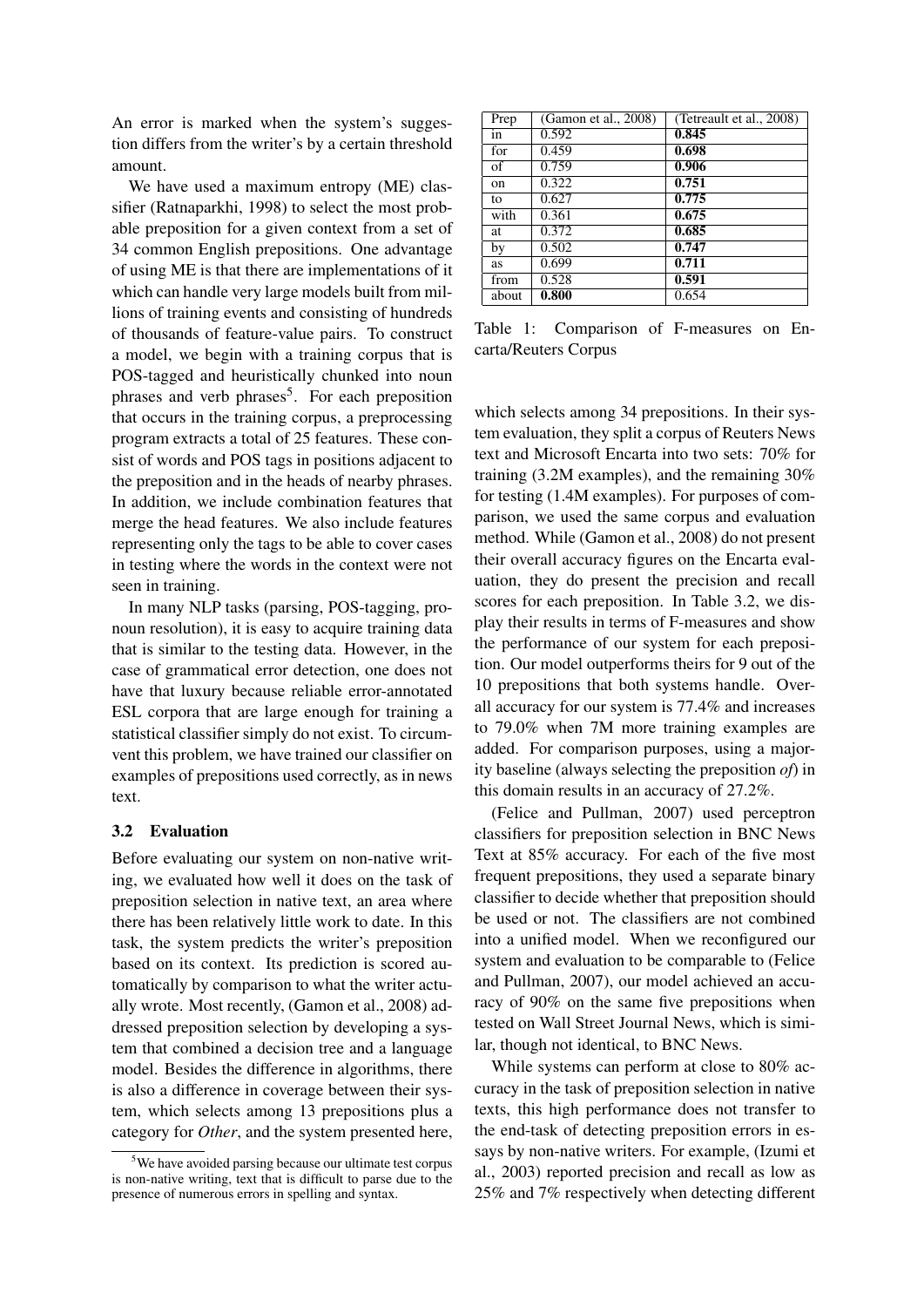grammar errors (one of which was prepositions) in English essays by non-native writers. (Gamon et al., 2008) reported precision up to 80% in their evaluation on the CLEC corpus, but no recall figure was reported. We have found that our system (the model which performs at 77.4%), also performs as high as 80% precision, but recall ranged from 12% to 26% depending on the non-native test corpus.

While our recall figures may seem low, especially when compared to other NLP tasks such as parsing and anaphora resolution, this is really a reflection of how difficult the task is. In addition, in error detection tasks, high precision (and thus low recall) is favored since one wants to minimize the number of false positives a student may see. This is a common practice in grammatical error detection applications, such as in (Han et al., 2006) and (Gamon et al., 2008).

### 4 Human Judgments of Native Usage

#### 4.1 Cloze Test

With so many sources of variation in English preposition usage, we wondered if the task of selecting a preposition for a given context might prove challenging even for native speakers. To investigate this possibility, we randomly selected 200 sentences from Microsoft's Encarta Encyclopedia, and, in each sentence, we replaced a randomly selected preposition with a blank. We then asked two native English speakers to perform a cloze task by filling in the blank with the best preposition, given the context provided by the rest of the sentence. In addition, we had our system predict which preposition should fill each blank as well. Our results (Table 2) showed only about 76% agreement between the two raters (bottom row), and between 74% and 78% when each rater was compared individually with the original preposition used in Encarta. Surprisingly, the system performed just as well as the two native raters, when compared with Encarta (third row). Although these results seem very promising, it should be noted that in many cases where the system disagreed with Encarta, its prediction was not a good fit for the context. But in the cases where the raters disagreed with Encarta, their prepositions were also licensed by the context, and thus were acceptable alternatives to the preposition that was used in the text.

Our cloze study shows that even with well-

|                     | Agreement | Kappa |
|---------------------|-----------|-------|
| Encarta vs. Rater 1 | 0.78      | 0.73  |
| Encarta vs. Rater 2 | 0.74      | 0.68  |
| Encarta vs. System  | 0.75      | 0.68  |
| Rater 1 vs. Rater 2 | 0.76      | 0.70  |

Table 2: Cloze Experiment on Encarta

formed text, native raters can disagree with each other by 25% in the task of preposition selection. We can expect even more disagreement when the task is preposition error detection in "noisy" learner texts.

#### 4.2 Choice Test

The cloze test presented above was scored by automatically comparing the system's choice (or the rater's choice) with the preposition that was actually written. But there are many contexts that license multiple prepositions, and in these cases, requiring an exact match is too stringent a scoring criterion.

To investigate how the exact match metric might underestimate system performance, and to further test the reliability of human judgments in native text, we conducted a choice test in which two native English speakers were presented with 200 sentences from Encarta and were asked to select which of two prepositions better fit the context. One was the originally written preposition and the other was the system's suggestion, displayed in random order. The human raters were also given the option of marking both prepositions as equally good or equally bad. The results indicated that both Rater 1 and Rater 2 considered the system's preposition equal to or better than the writer's preposition in 28% of the cases. This suggests that 28% of the mismatched cases in the automatic evaluation are not system errors but rather are instances where the context licenses multiple prepositions. If these mismatches in the automatic evaluation are actually cases of correct system performance, then the Encarta/Reuters test which performs at 75% accuracy (third row of Table 2), is more realistically around 82% accuracy (28% of the 25% mismatch rate is 7%).

### 5 Annotator Reliability

In this section, we address the central problem of evaluating NLP error detection tools on learner data. As stated earlier, most previous work has relied on only one rater to either create an annotated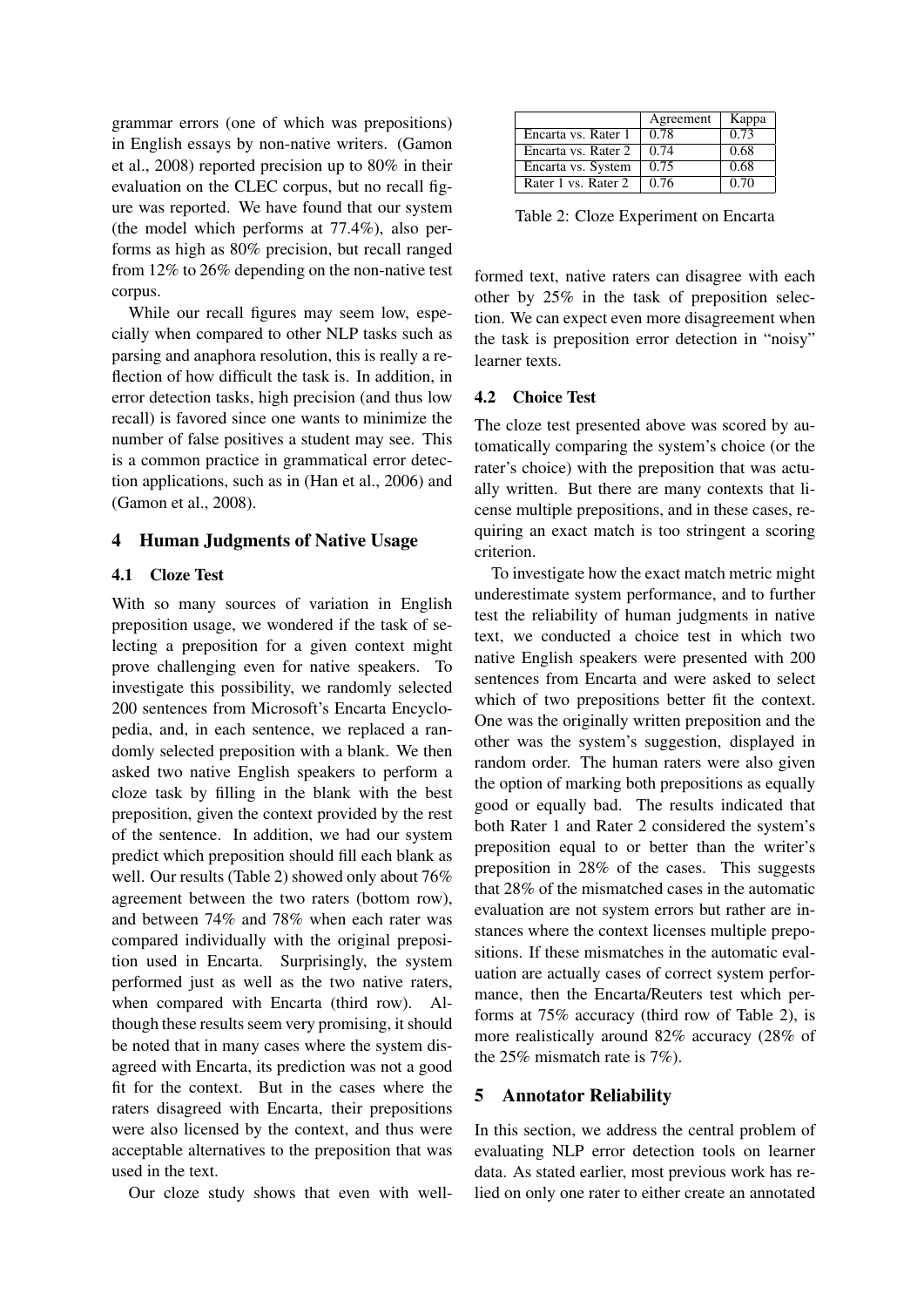corpus of learner errors, or to check the system's output. While some grammatical errors, such as number disagreement between subject and verb, no doubt show very high reliability, others, such as usage errors involving prepositions or determiners are likely to be much less reliable. In section 5.1, we describe our efforts in annotating a large corpus of student learner essays for preposition usage errors. Unlike previous work such as (Izumi et al., 2004) which required the rater to check for almost 40 different error types, we focus on annotating only preposition errors in hopes that having a single type of target will insure higher reliability by reducing the cognitive demands on the rater. Section 5.2 asks whether, under these conditions. one rater is acceptable for this task. In section 6, we describe an approach to efficiently evaluating a system that does not require the amount of effort needed in the standard approach to annotation.

#### 5.1 Annotation Scheme

To create a gold-standard corpus of error annotations for system evaluation, and also to determine whether multiple raters are better than one, we trained two native English speakers to annotate preposition errors in ESL text. Both annotators had prior experience in NLP annotation and also in ESL error detection. The training was very extensive: both raters were trained on 2000 preposition contexts and the annotation manual was iteratively refined as necessary. To our knowledge, this is the first scheme that specifically targets annotating preposition errors<sup>6</sup>.

The two raters were shown sentences randomly selected from student essays, with each preposition highlighted in the sentence. The raters were also shown the sentence which preceded the one containing the preposition that they rated. The annotator was first asked to indicate if there were any spelling errors within the context of the preposition  $(\pm 2$ -word window and the commanding verb). Next the annotator noted determiner or plural errors in the context, and then checked if there were any other grammatical errors (for example, wrong verb form). The reason for having the annotators check spelling and grammar is that other modules in a grammatical error detection system would be responsible for these error types. For an example of a sentence with multiple spelling, grammatical and collocational errors, consider the following sentence: "In consion, for some reasons, museums, particuraly known travel place, get on many people." A spelling error follows the preposition *In*, and a collocational error surrounds *on*. If the contexts are not corrected, it is impossible to discern if the prepositions are correct. Of course, there is the chance that by removing these we will screen out cases where there are multiple interacting errors in the context that involve prepositions. When comparing human judgments to the performance of the preposition module, the latter should not be penalized for other kinds of errors in the context.

Finally, the annotator judged the writer's preposition with a rating of "0-extraneous preposition", "1-incorrect preposition", "2-correct preposition", or "e-equally good prepositions". If the writer used an incorrect preposition, the rater supplied the best preposition(s) given the context. Very often, when the writer's preposition was correct, several other prepositions could also have occurred in the same context. In these cases, the annotator was instructed to use the "e" category and list the other equally plausible alternatives. After judging the use of the preposition and, if applicable, supplying alternatives, the annotator indicated her confidence in her judgment on a 2-point scale of "1-low" and "2-high".

#### 5.2 Two Raters vs. One?

Following training, each annotator judged approximately 18,000 occurrences of preposition use. Annotation of 500 occurrences took an average of 3 to 4 hours. In order to calculate agreement and kappa values, we periodically provided identical sets of 100 preposition occurrences for both annotators to judge (totaling 1800 in all). After removing instances where there were spelling or grammar errors, and after combining categories "2" and "e", both of which were judgments of correct usage, we computed the kappa values for the remaining doubly judged sets. These ranged from 0.411 to 0.786, with an overall combined value of  $0.630<sup>7</sup>$ . The confusion matrix for the combined set (totaling 1336 contexts) is shown in Table 3. The rows represent Rater 1's (R1) judgments while the columns represent Rater 2's judgments. As one

<sup>6</sup> (Gamon et al., 2008) did not have a scheme for annotating preposition errors to create a gold standard corpus, but did use a scheme for the similar problem of verifying a system's output in preposition error detection.

When including spelling and grammar annotations, kappa ranged from 0.474 to 0.773.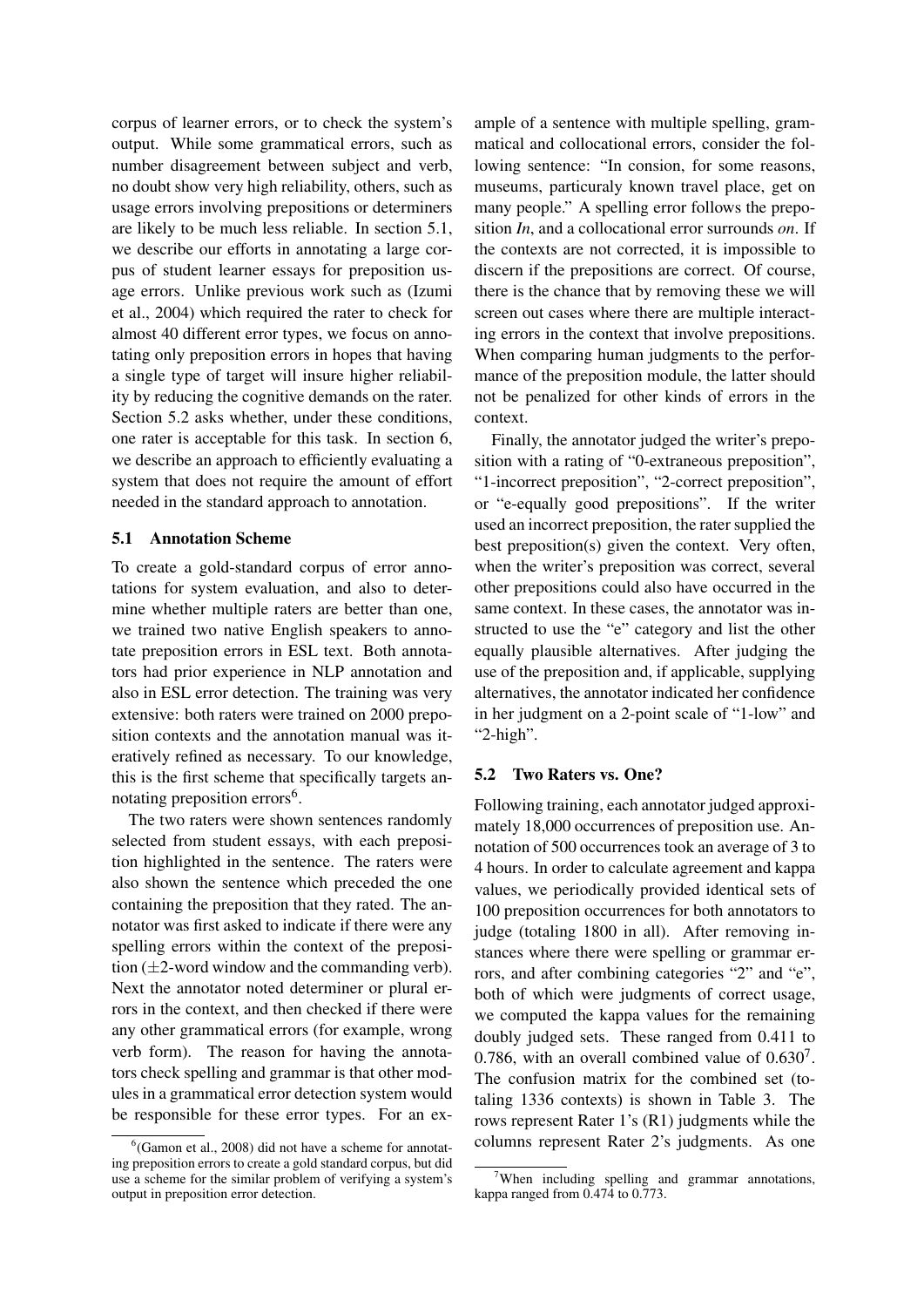would expect given the prior reports of preposition error rates in non-native writing, the raters' agreement for this task was quite high overall (0.952) due primarily to the large agreement count where both annotators rated the usage "OK" (1213 total contexts). However there were 42 prepositions that both raters marked as a "Wrong Choice" and 17 as "Extraneous." It is important to note the disagreements in judging these errors: for example, Rater 1 judged 26 prepositions to be errors that Rater 2 judged to be OK, for a disagreement rate of .302 (26/86). Similarly, Rater 2 judged 37 prepositions to be errors that Rater 1 judged to be OK, for a disagreement rate of .381 (37/97).

| $R1$ : R2 $\rightarrow$ | Extraneous | Wrong-Choice | OК   |
|-------------------------|------------|--------------|------|
| Extraneous              |            |              |      |
| Wrong-Choice            |            |              |      |
|                         |            |              | 1213 |

Table 3: Confusion Matrix

The kappa of 0.630 and the off-diagonal cells in the confusion matrix both show the difficulty of this task and also show how two highly trained raters can produce very different judgments. This suggests that for certain error annotation tasks, such as preposition usage, it may not be appropriate to use only one rater and that using two or more raters to produce an adjudicated gold-standard set is the more acceptable path.

As a second test, we used a set of 2,000 preposition contexts from ESL essays (Chodorow et al., 2007) that were doubly annotated by native speakers with a scheme similar to that described above. We then compared an earlier version of our system to both raters' judgments, and found that there was a 10% difference in precision and a 5% difference in recall between the two system/rater comparisons. That means that if one is using only a single rater as a gold standard, there is the potential to over- or under-estimate precision by as much as 10%. Clearly this is problematic when evaluating a system's performance. The results are shown in Table 4.

|                                | Precision   Recall |      |
|--------------------------------|--------------------|------|
| System vs. Rater $1 \mid 0.78$ |                    | 0.26 |
| System vs. Rater $2 \mid 0.68$ |                    | 0.21 |

Table 4: Rater/System Comparison

### 6 Sampling Approach

If one uses multiple raters for error annotation, there is the possibility of creating an adjudicated set, or at least calculating the variability of system evaluation. However, annotation with multiple raters has its own disadvantages in that it is much more expensive and time-consuming. Even using one rater to produce a sizeable evaluation corpus of preposition errors is extremely costly. For example, if we assume that 500 prepositions can be annotated in 4 hours using our annotation scheme, and that the error rate for prepositions is 10%, then it would take at least 80 hours for a rater to find and mark 1000 errors. In this section, we propose a more efficient annotation approach to circumvent this problem.

### 6.1 Methodology

The sampling procedure outlined here is inspired by the one described in (Chodorow and Leacock, 2000). The central idea is to skew the annotation corpus so that it contains a greater proportion of errors. The result is that an annotator checks more potential errors since he or she is spending less time checking prepositions used correctly.

Here are the steps in the procedure. Figure 1 illustrates this procedure with a hypothetical corpus of 10,000 preposition examples.

- 1. Process a test corpus of sentences so that each preposition in the corpus is labeled "OK" or "Error" by the system.
- 2. Divide the processed corpus into two subcorpora, one consisting of the system's "OK" prepositions and the other of the system's "Error" prepositions. For the hypothetical data in Figure 1, the "OK" sub-corpus contains 90% of the prepositions, and the "Error" sub-corpus contains the remaining 10%.
- 3. Randomly sample cases from each subcorpus and combine the samples into an annotation set that is given to a "blind" human rater. We generally use a higher sampling rate for the "Error" sub-corpus because we want to "enrich" the annotation set with a larger proportion of errors than is found in the test corpus as a whole. In Figure 1, 75% of the "Error" sub-corpus is sampled while only 16% of the "OK" sub-corpus is sampled.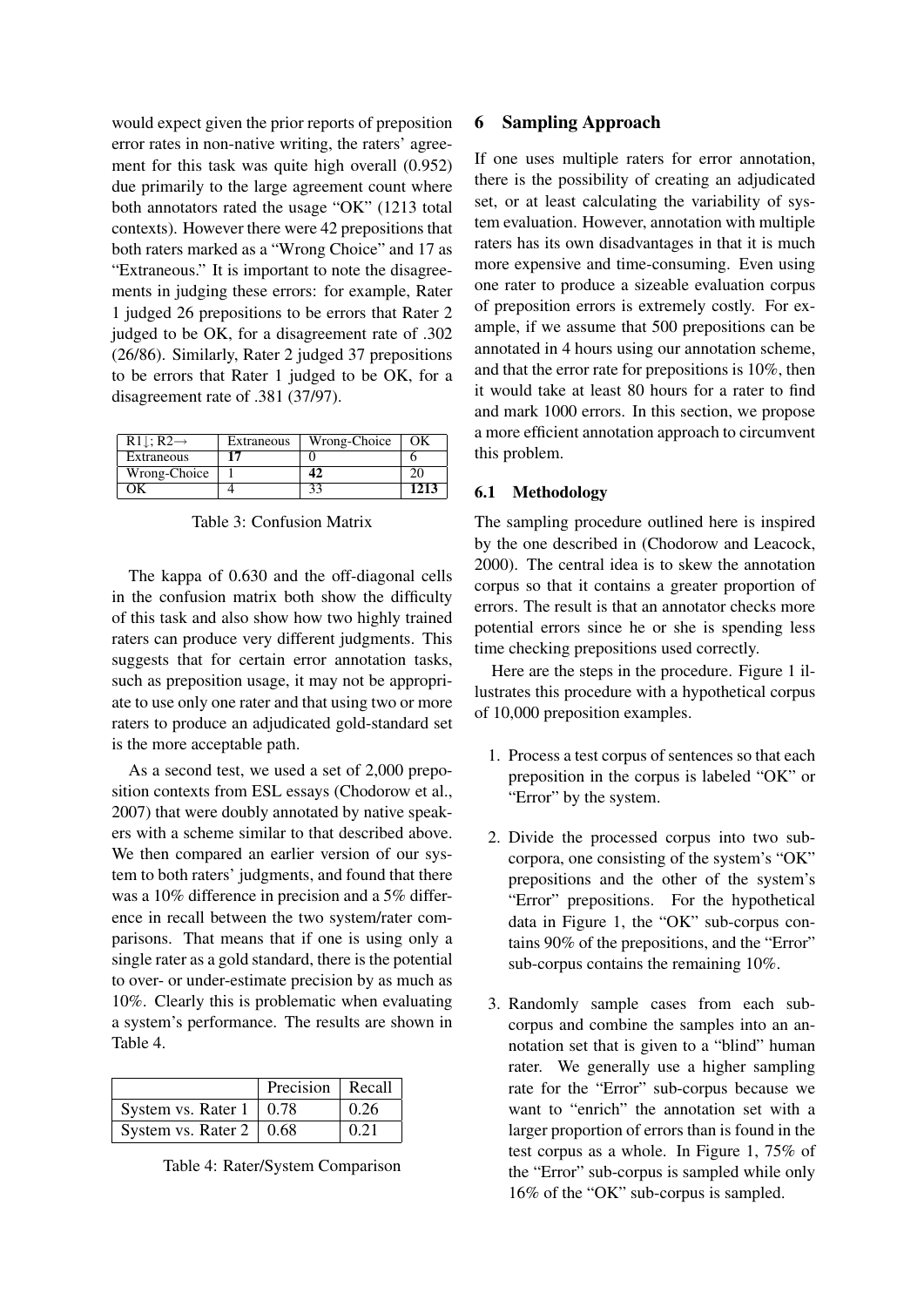

Figure 1: Sampling Approach (with hypothetical sample calculations)

- 4. For each case that the human rater judges to be an error, check to see which sub-corpus it came from. If it came from the "OK" subcorpus, then the case is a Miss (an error that the system failed to detect). If it came from the "Error" sub-corpus, then the case is a Hit (an error that the system detected). If the rater judges a case to be a correct usage and it came from the "Error" sub-corpus, then it is a False Positive (FP).
- 5. Calculate the proportions of Hits and FPs in the sample from the "Error" sub-corpus. For the hypothetical data in Figure 1, these values are  $600/750 = 0.80$  for Hits, and  $150/750$  $= 0.20$  for FPs. Calculate the proportion of Misses in the sample from the "OK" subcorpus. For the hypothetical data, this is  $450/1500 = 0.30$  for Misses.
- 6. The values computed in step 5 are conditional proportions based on the sub-corpora. To calculate the overall proportions in the test corpus, it is necessary to multiply each value by the relative size of its sub-corpus. This is shown in Table 5, where the proportion of Hits in the "Error" sub-corpus (0.80) is multiplied by the relative size of the "Error" subcorpus (0.10) to produce an overall Hit rate (0.08). Overall rates for FPs and Misses are calculated in a similar manner.

7. Using the values from step 6, calculate Precision (Hits/(Hits + FP)) and Recall (Hits/(Hits + Misses)). These are shown in the last two rows of Table 5.

|               | <b>Estimated Overall Rates</b>            |
|---------------|-------------------------------------------|
|               | Sample Proportion * Sub-Corpus Proportion |
| <b>Hits</b>   | $0.80 * 0.10 = 0.08$                      |
| FP            | $0.20 * 0.10 = 0.02$                      |
| <b>Misses</b> | $0.30 * 0.90 = 0.27$                      |
| Precision     | $0.08/(0.08 + 0.02) = 0.80$               |
| Recall        | $0.08/(0.08 + 0.27) = 0.23$               |

Table 5: Sampling Calculations (Hypothetical)

This method is similar in spirit to *active learning* ((Dagan and Engelson, 1995) and (Engelson and Dagan, 1996)), which has been used to iteratively build up an annotated corpus, but it differs from active learning applications in that there are no iterative loops between the system and the human annotator(s). In addition, while our methodology is used for *evaluating* a system, active learning is commonly used for *training* a system.

### 6.2 Application

Next, we tested whether our proposed sampling approach provides good estimates of a system's performance. For this task, we split a large corpus of ESL essays into two sets: first, a set of 8,269 preposition contexts (standard approach corpus) to be annotated using the scheme in section 5.1, and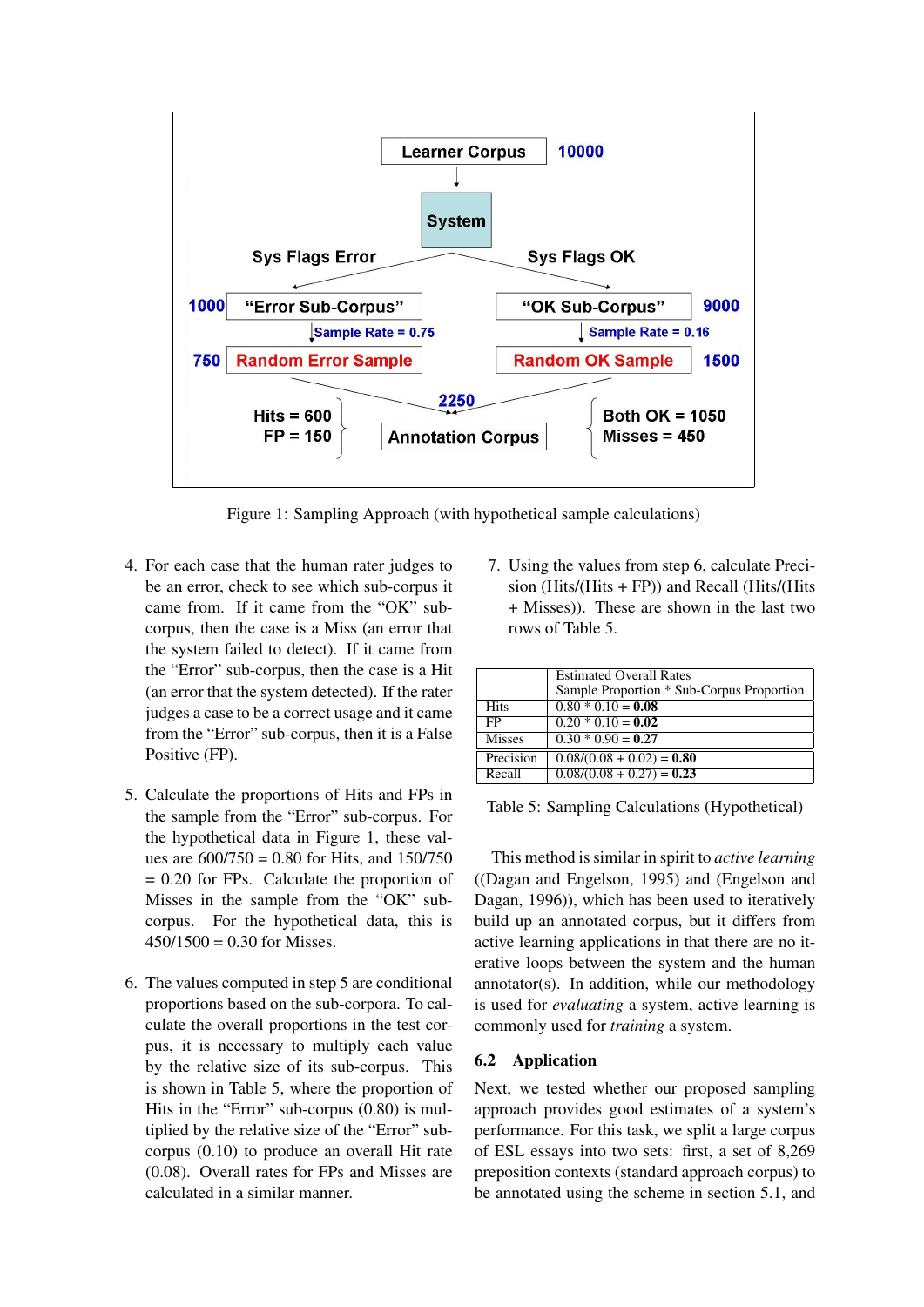second, a set of 22,000 preposition contexts to be rated using the sampling approach (sampling corpus). We used two non-overlapping sets because the raters were the same for this test of the two approaches.

Using the standard approach, the sampling corpus of 22,000 prepositions would normally take several weeks for two raters to double annotate and then adjudicate. After this corpus was divided into "OK" and "Error" sub-corpora, the two sub-corpora were proportionally sampled, resulting in an annotation set of 750 preposition contexts (500 contexts from the "OK" sub-corpus and 250 contexts from the "Error" sub-corpus). This required roughly 6 hours for annotation, which is substantially more manageable than the standard approach. We had both raters work together to make judgments for each preposition context.

The precision and recall scores for both approaches are shown in Table 6 and are quite similar, thus suggesting that the sampling approach can be used as an alternative to exhaustive annotation.

|                          | Precision | Recall |
|--------------------------|-----------|--------|
| <b>Standard Approach</b> | 0.80      | 0.12   |
| Sampling Approach        | 0.79      | 0.14   |

Table 6: Sampling Results

#### 6.3 Confidence Intervals

It is important with the sampling approach to use appropriate sample sizes when drawing from the sub-corpora, because the accuracy of the estimates of hits and misses will depend upon the proportion of errors in each sub-corpus as well as on the sample sizes. The "OK" sub-corpus is expected to have even fewer errors than the overall base rate, so it is especially important to have a relatively large sample from this sub-corpus. The comparison study described above used an "OK" subcorpus sample that was twice as large as the Error sub-corpus sample.

One can compute the 95% confidence interval (CI) for the estimated rates of hits, misses and false positives by using the formula:

$$
CI = p \pm 1.96 \times \sigma_p
$$

where p is the proportion and  $\sigma_p$  is the standard error of the proportion given by:

$$
\sigma_p = \sqrt{\frac{p(1-p)}{N}}
$$

where  $N$  is the sample size.

For the example in Figure 1, the confidence interval for the proportion of Hits from the sample of the "Error" sub-corpus is:

$$
CI_{hits} = 0.80 \pm 1.96 \times \sqrt{\frac{0.8 \times (1 - 0.80)}{750}}
$$

which yields an interval of 0.077 and 0.083. Using these values, the confidence interval for precision is 0.77 to 0.83. The interval for recall can be computed in a similar manner. Of course, a larger sample size will yield narrower confidence intervals.

#### 6.4 Summary

Table 7 summarizes the advantages and disadvantages of three methods for evaluating error detection systems. The standard (or exhaustive) approach refers to the method of annotating the errors in a large corpus. Its advantage is that the annotated corpus can be reused to evaluate the same system or compare multiple systems. However, it is costly and time-consuming which often precludes the use of multiple raters. The verification method (as used in (Gamon et al., 2008)), refers to the method of simply checking the acceptability of system output with respect to the writer's preposition. Like the sampling method, it has the advantages of efficiency and use of multiple raters (when compared to the standard method). But the disadvantage of verification is that it does not permit estimation of recall. Both verification and vampling methods require re-annotation for system retesting and comparison. In terms of system development, sampling (and to a lesser extent, verification) allows one to quickly assess system performance on a new corpus.

In short, the sampling approach is intended to alleviate the burden on annotators when faced with the task of having to rate several thousand errors of a particular type to produce a sizeable error corpus.

#### 7 Conclusions

In this paper, we showed that the standard approach to evaluating NLP error detection systems (comparing the system's output with a goldstandard annotation) can greatly skew system results when the annotation is done by only one rater. However, one reason why a single rater is commonly used is that building a corpus of learner errors can be extremely costly and time-consuming. To address this efficiency issue, we presented a